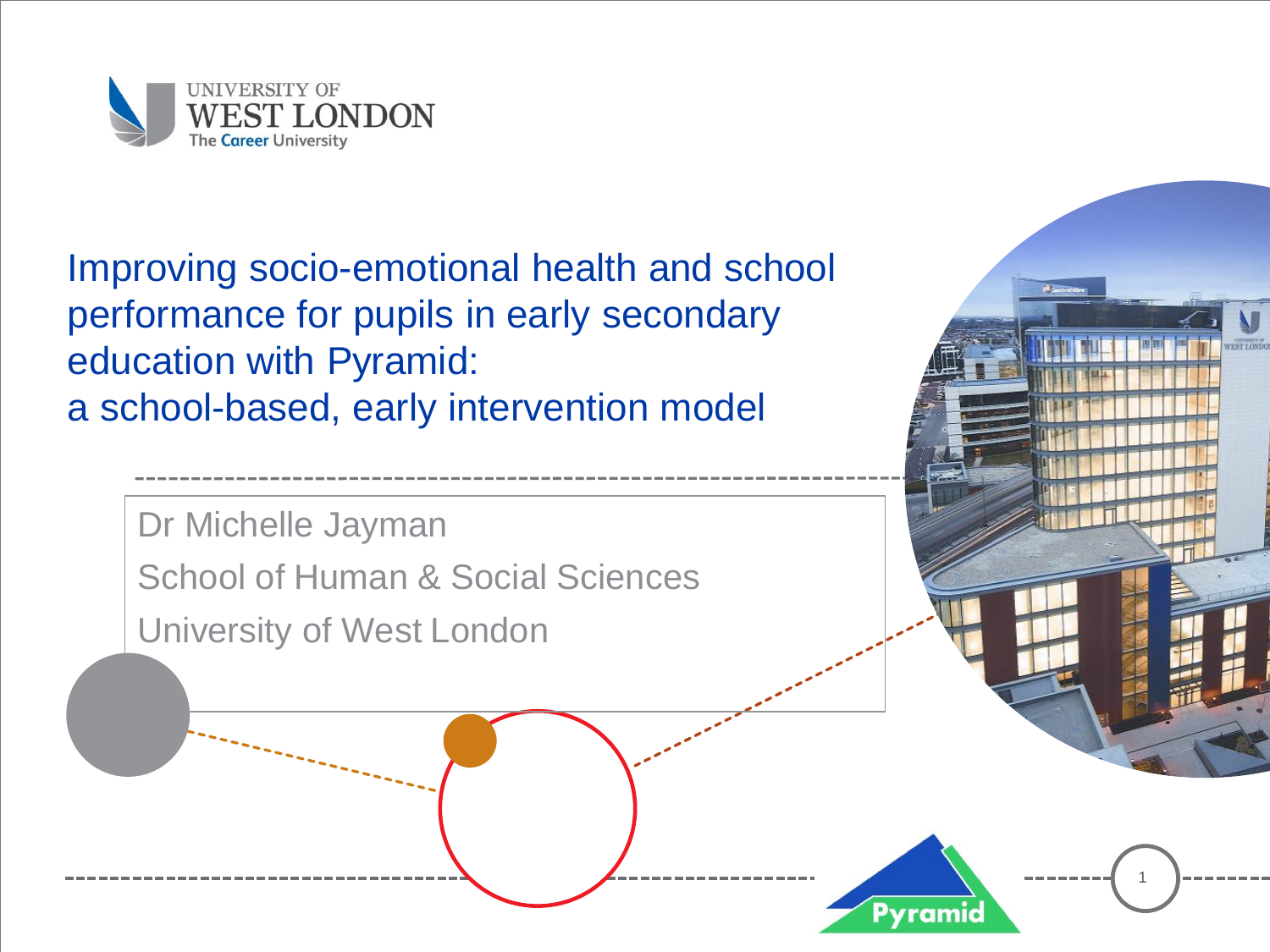

#### Today's talk

- Brief background: context for the research
- What is Pyramid?
- Evaluating Pyramid
- Research findings: a snapshot
- •Implications, challenges and future directions

2

• Questions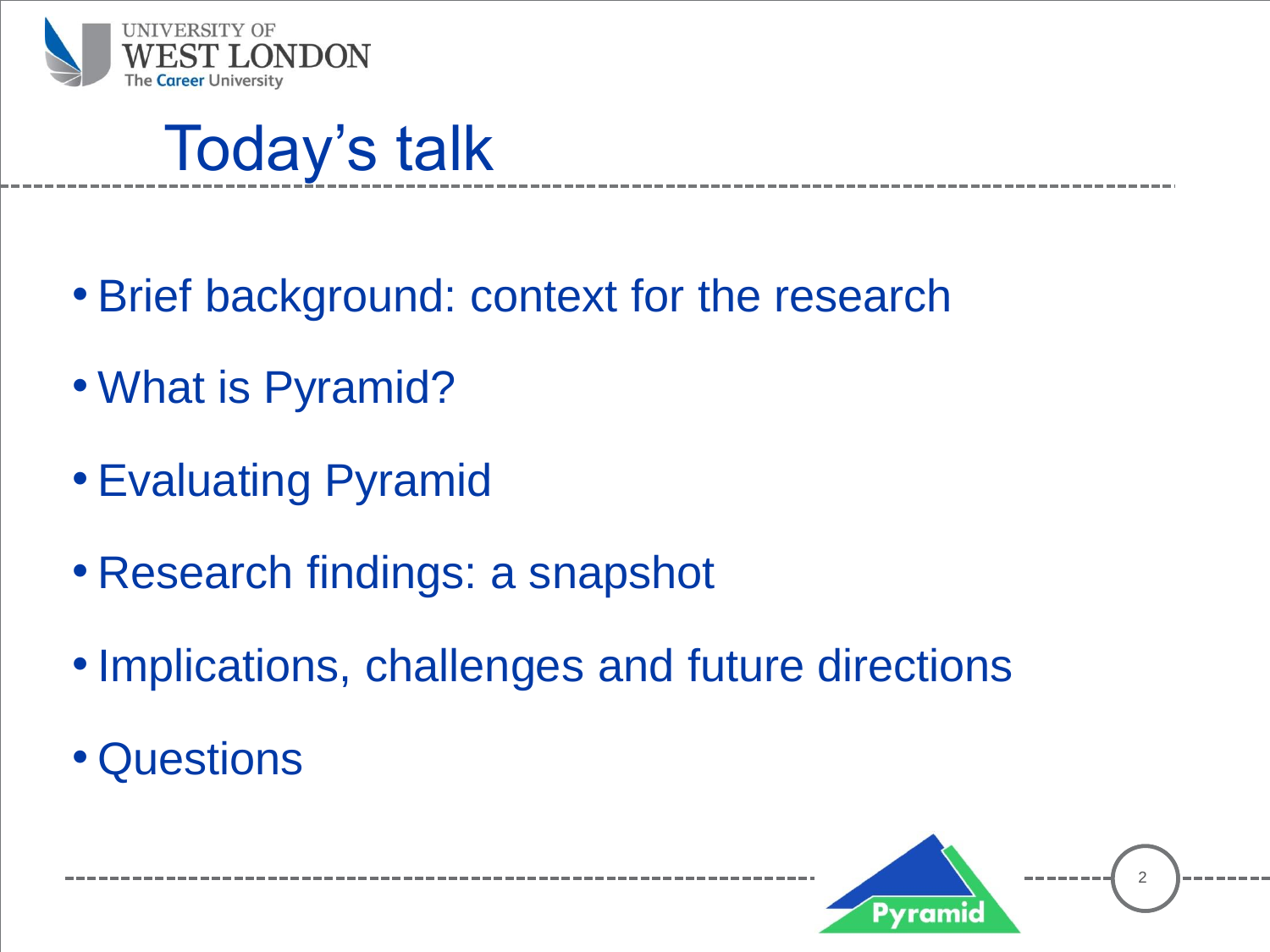

### Background: CYP's mental health

"*Mental health problems have important implications for every aspect of young people's lives*" *(Chief Medical Officer, DH, 2013, p.78)*

- Psychological distress among CYP is growing and many do not access timely and appropriate support (Thorley, 2016)
- Mental health problems in childhood & adolescence are associated with multiple poor outcomes (e.g. Gibb et al., 2010; Mychailyszyn et al., 2010)
- Foundations for good mental health and SEWB are laid during childhood and adolescence and impact across the life course (Carta et al., 2015)
- A public health priority? (DH, 2015; HCHC, 2014)

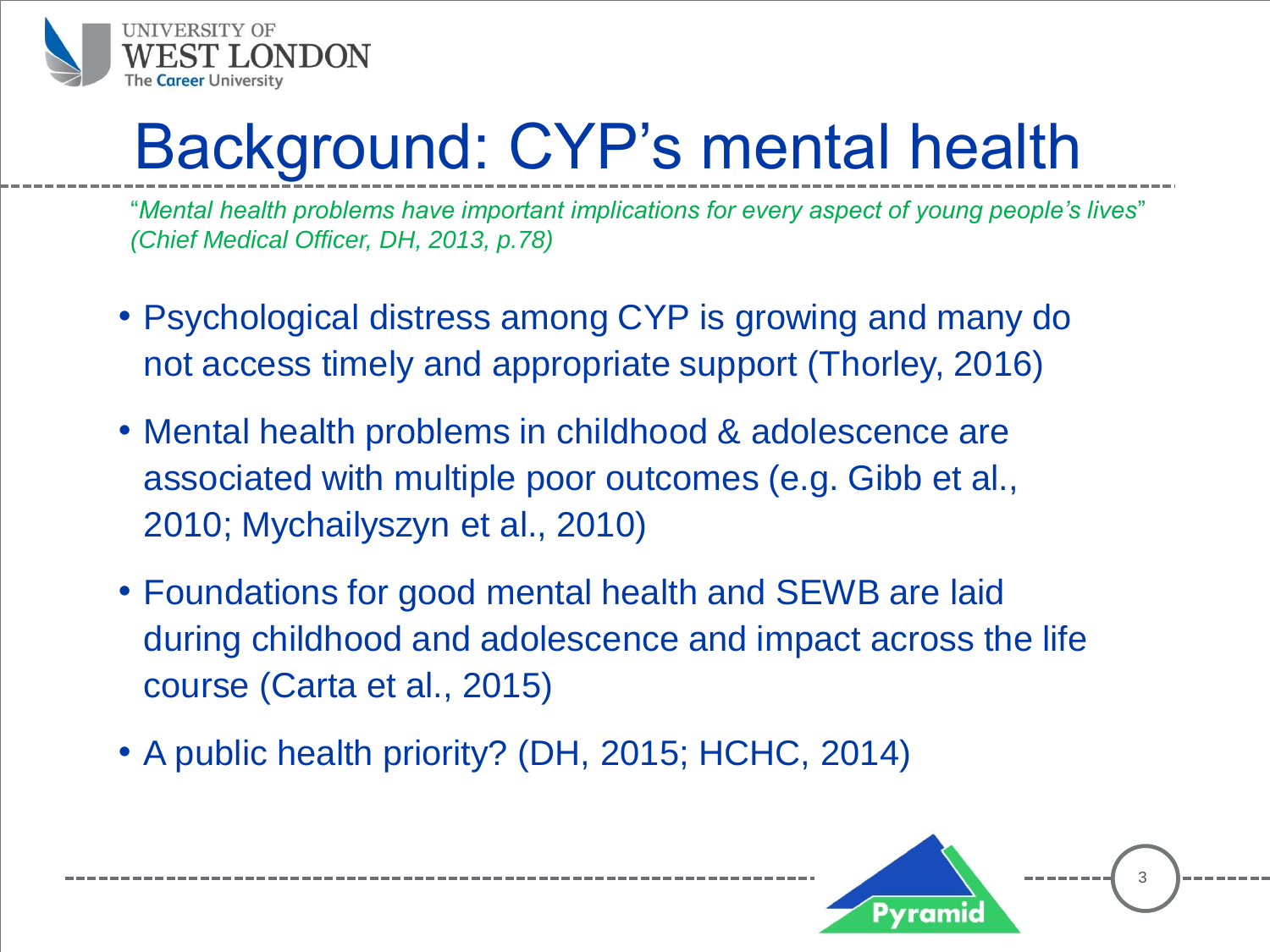

### Mental well-being: the role of schools

- A common access point for mental health services?
- •Better placed to address school-related stressors
- •Can ease the pressure on specialist CAMHS
- •Facilitates a wider culture within schools that values mental health and wellbeing
- But..

•Competing school priorities; schools can be 'overwhelmed' (NCB & NHS Confederation, 2013; Taggart et al., 2014)

•Evidence-based models of good practice (e.g. Pyramid)



4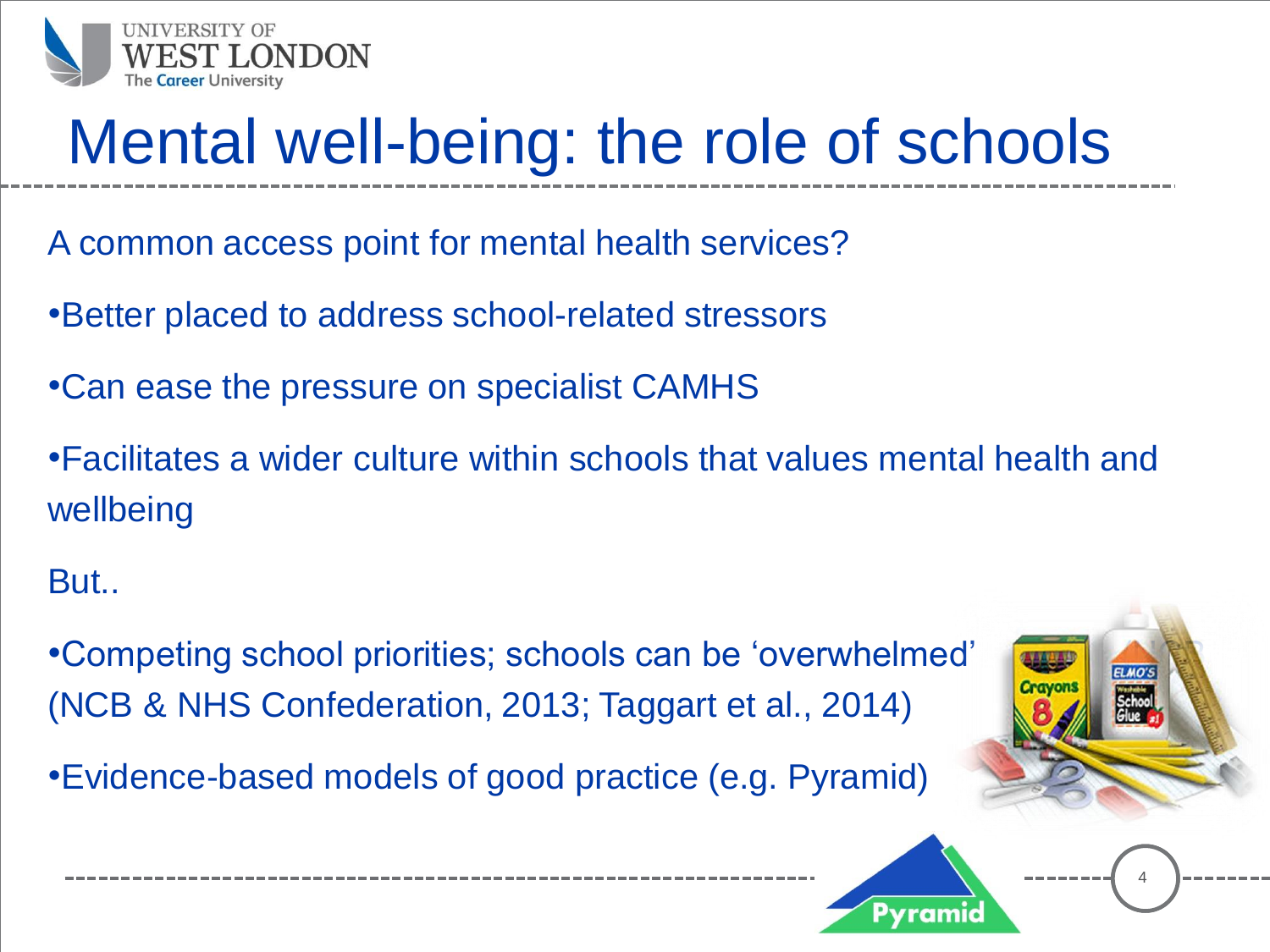

# What is Pyramid?

Pyramid is a manualised, school-based intervention that supports quiet, withdrawn, socially isolated children and young people (aged 7- 14-years) to develop socio-emotional competences and enhance their well-being

Primary school, transition group, and secondary school Pyramid clubs

5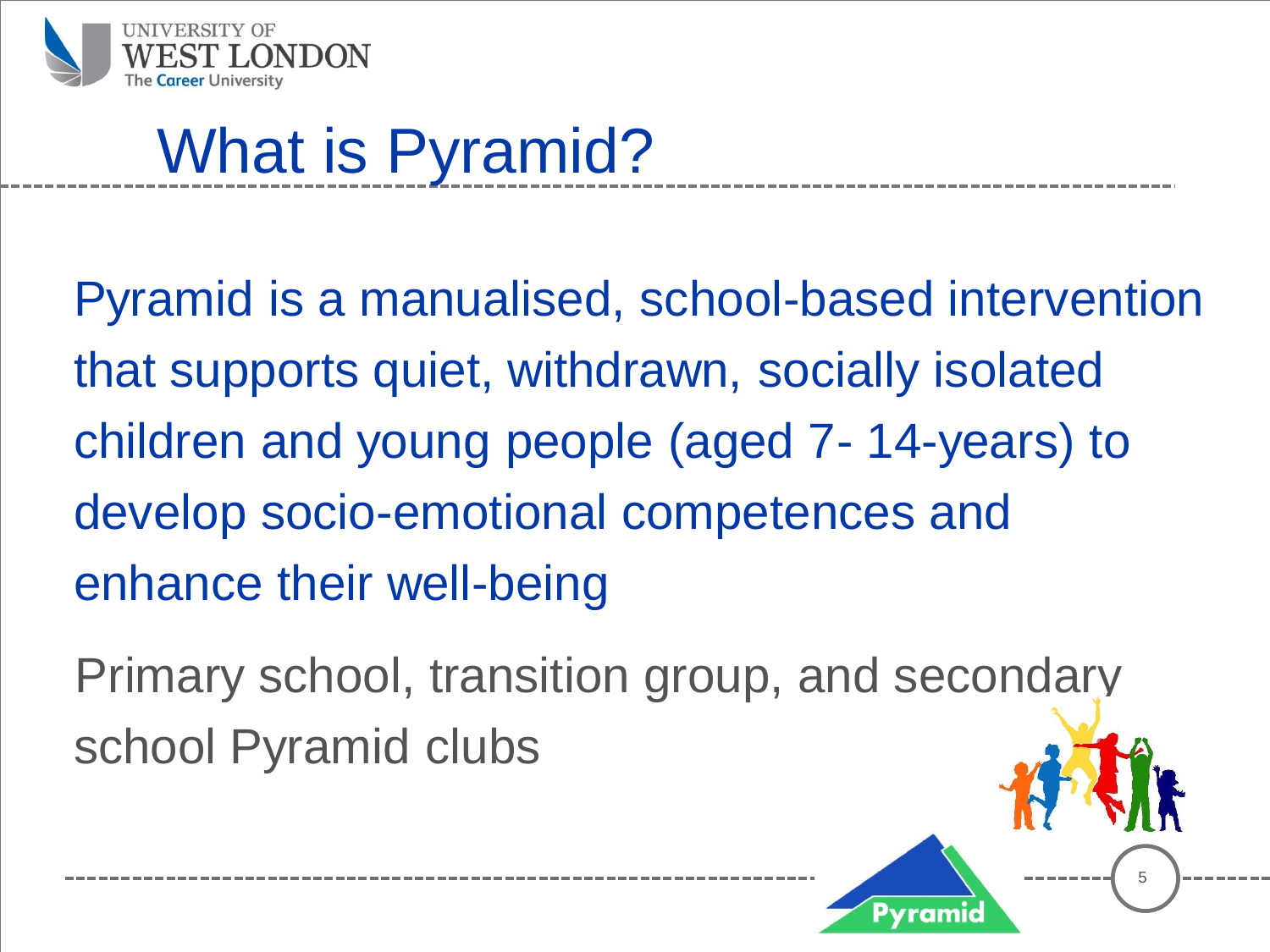

# A strengths-based approach

Resilience: *"the perfect target for preventative strategies focused on children's mental health"*  (FitzHerbert,1997, p31)

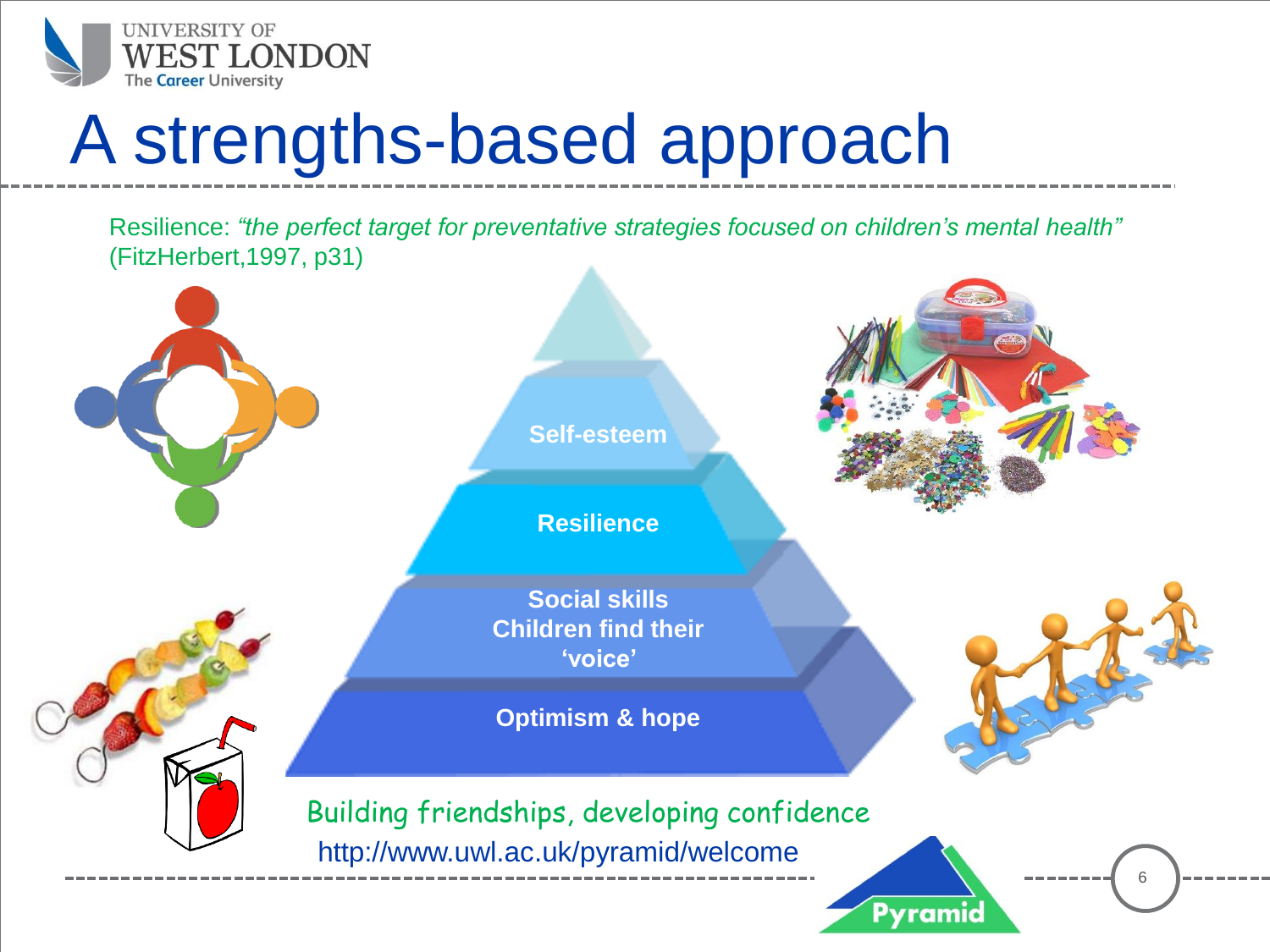

## Aims of the Pyramid evaluation

- Addressing gaps in the extant evidence base
- Does Pyramid impact on the emotional health of pupils in early secondary education?
- Does Pyramid impact on pupils' school performance?
- What are the 'active ingredients' involved in Pyramid that bring about change?



7

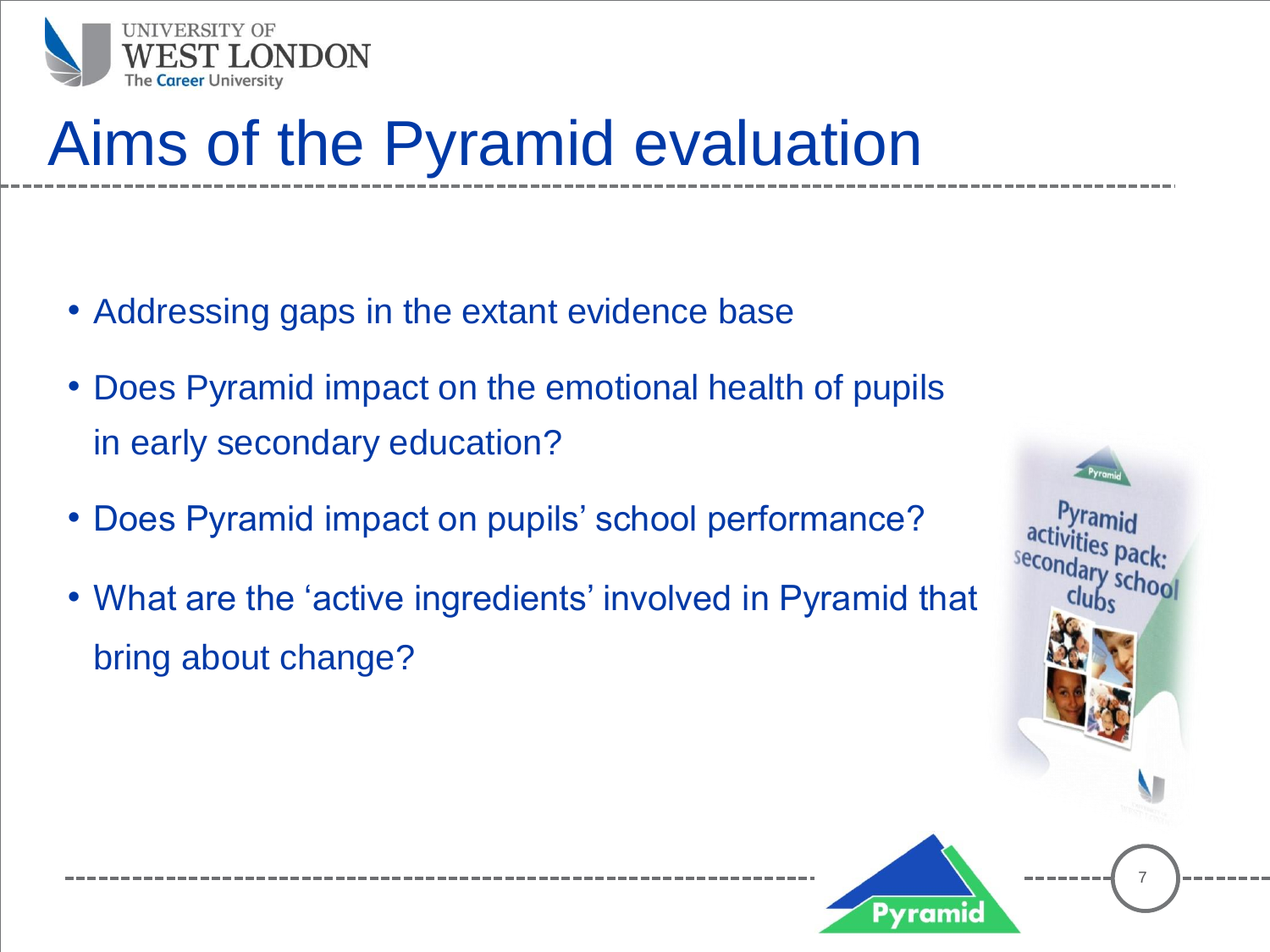

#### Study design

*"Understanding how and why programs work, not simply whether they work, is crucial"* (Dixon-Woods et al., 2011)

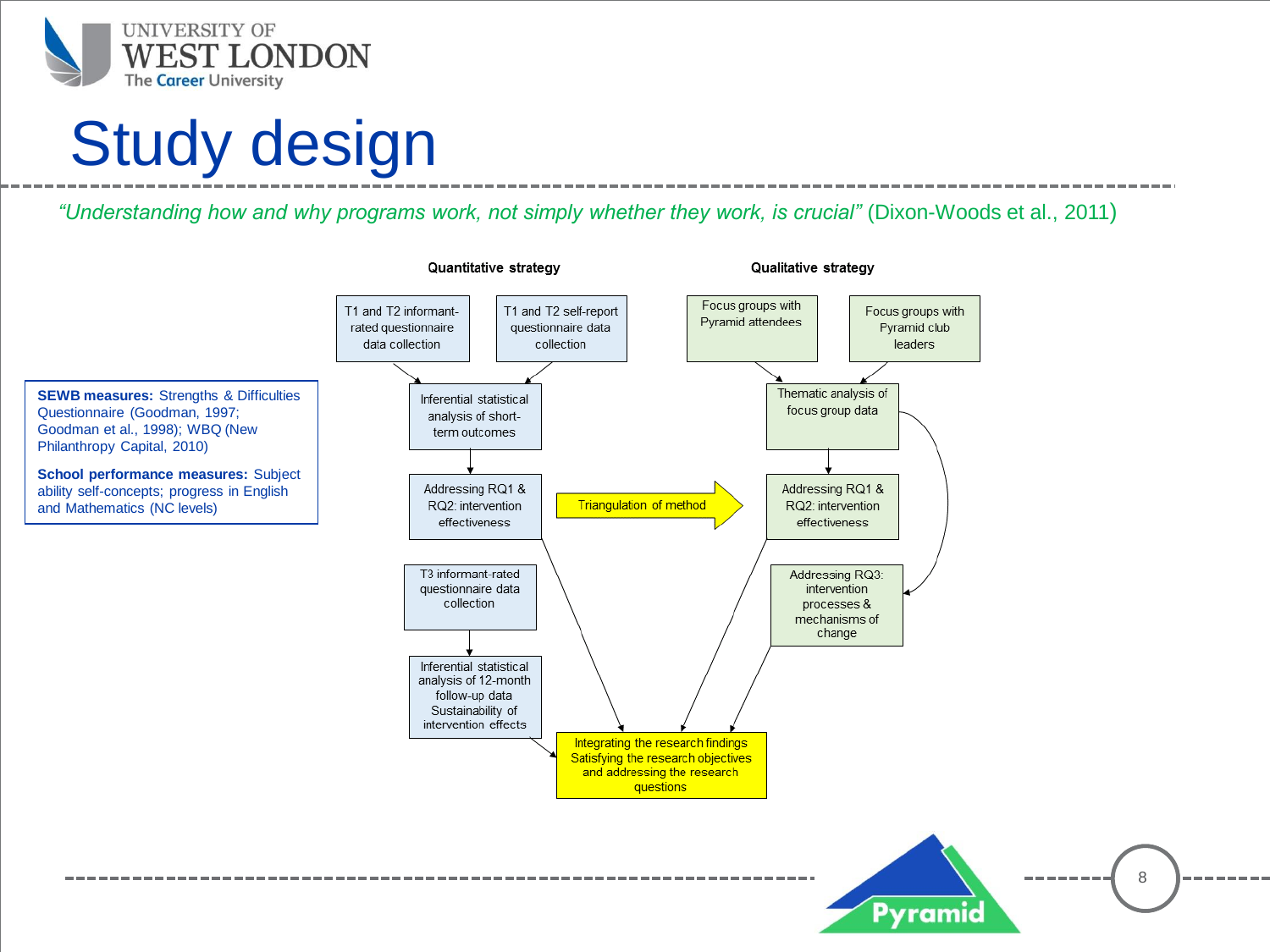

#### Quantitative results: a snapshot

• Objective and subjective measures of SEWB demonstrated significant improvements in socio-emotional well-being for the Pyramid group at short-term and longer-term follow-up with large effects.

#### **Table 1. Participants' Total Difficulties scores (SDQ: Goodman, 1997) at T1, T2 and T3**

|                  | UK SDQ norms:<br>$(age11-15)$<br>Mean (SD) | Baseline (T1)<br>Mean (SD) | Post-test (T2)<br>Mean (SD) | 12-month follow-up (T3)<br>Mean (SD) |
|------------------|--------------------------------------------|----------------------------|-----------------------------|--------------------------------------|
| Pyramid group    | 6.30(6.1)                                  | 14.40 (4.94)               | $9.24(5.43)***$             | $9.11(5.42)$ ***                     |
| Comparison group |                                            | 5.43(5.09)                 | 5.20(5.40)                  | 5.61(5.50)                           |

*\*\*\*p < .001*

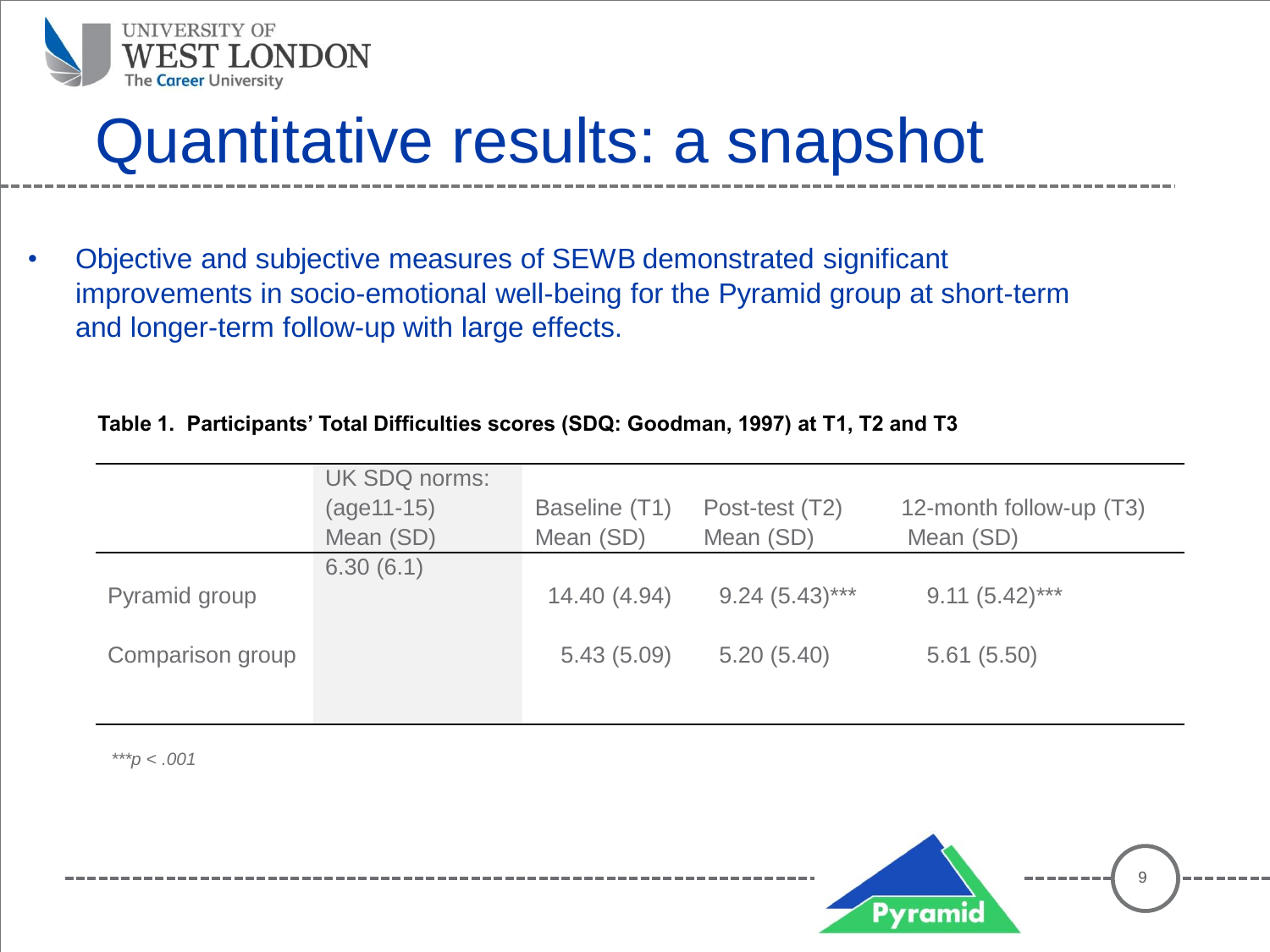

#### Quantitative results: a snapshot

- Impact was not moderated by gender, ethnicity or **SES**
- Comparison group of non-intervention peers showed minimal fluctuations across the same time period
- Significant cross-over interaction for pupils' subject ability self-concept: Pyramid had a 'buffer effect' on typical 'dip' phenomenon characteristic of this developmental period

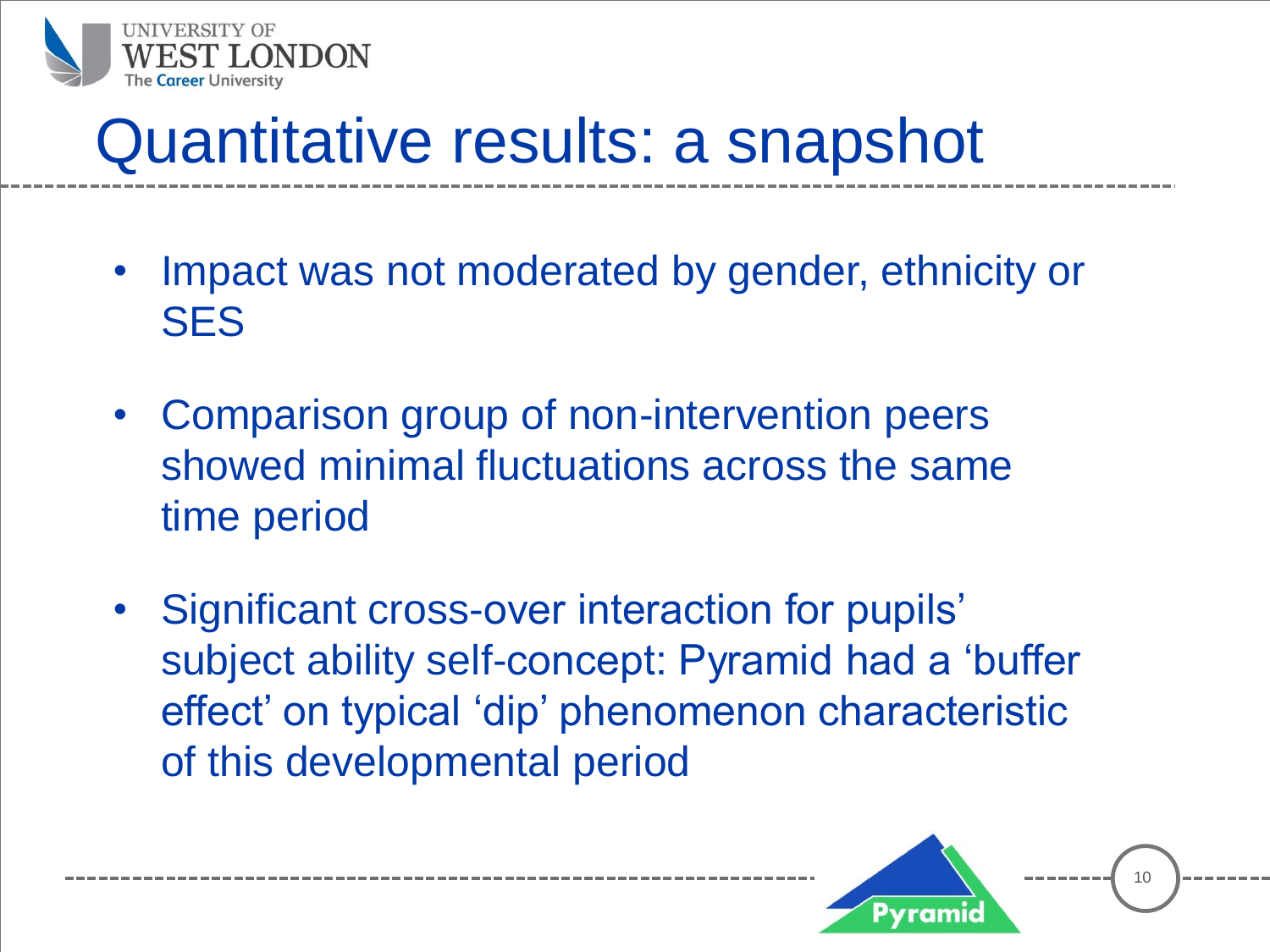

## Qualitative results: a snapshot

• Thematic analysis of service user and club leader data provided evidence to support Pyramid's effectiveness (SEWB and school performance outcomes)

*"It helped me with my confidence, for making new friends and stuff like that"* (Jessica, Sc4)

*"They both ask questions and are so much more interactive in class"* (Club leader 5, Sc5)

• Behaviour change drivers identified

**BCPs**: setting; delivery; and content of Pyramid

**BCTs**: demonstration and practice; social reward; social support; and goal setting

• Legacy and development of the Pyramid model

*"I think it's about how it's affected them in the long-term...it's opened doors for them really"* (Club leader 2, Sc5) *"If another club ran you could talk to them about what it's like 'cos you've already done it"* (Perseus, Sc6)

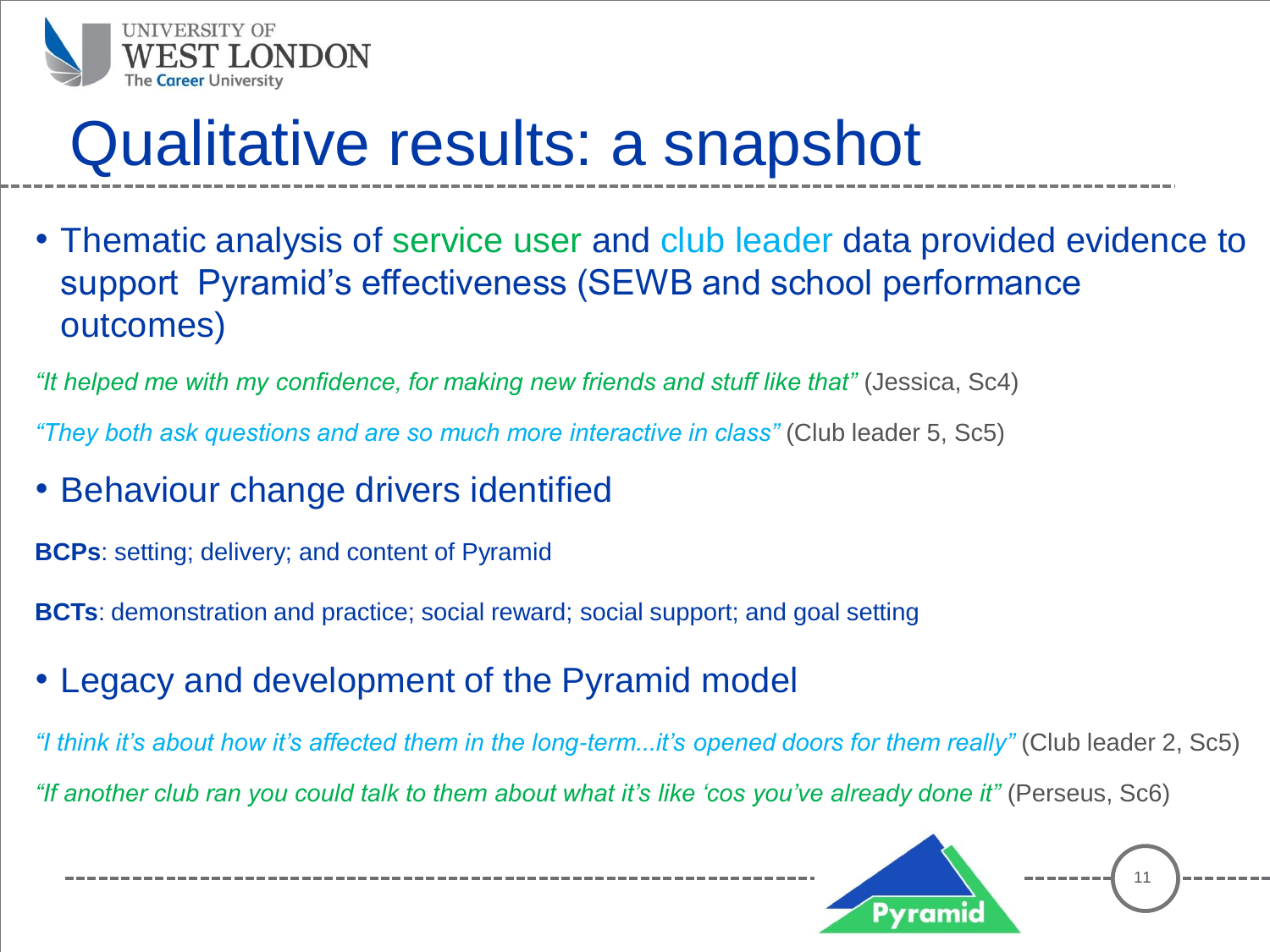

#### Implications, challenges, future directions…



- Developing partnerships and networks
- Fluctuations in funding and other macro level changes
- Enabling emotionally healthy children and young people achieve their potential

*"I used to get bullied and stuff which basically put me inside of a shell but Pyramid helped to break that shell."*  (Year 7 Pyramid club member, 2015)

12

Pyramia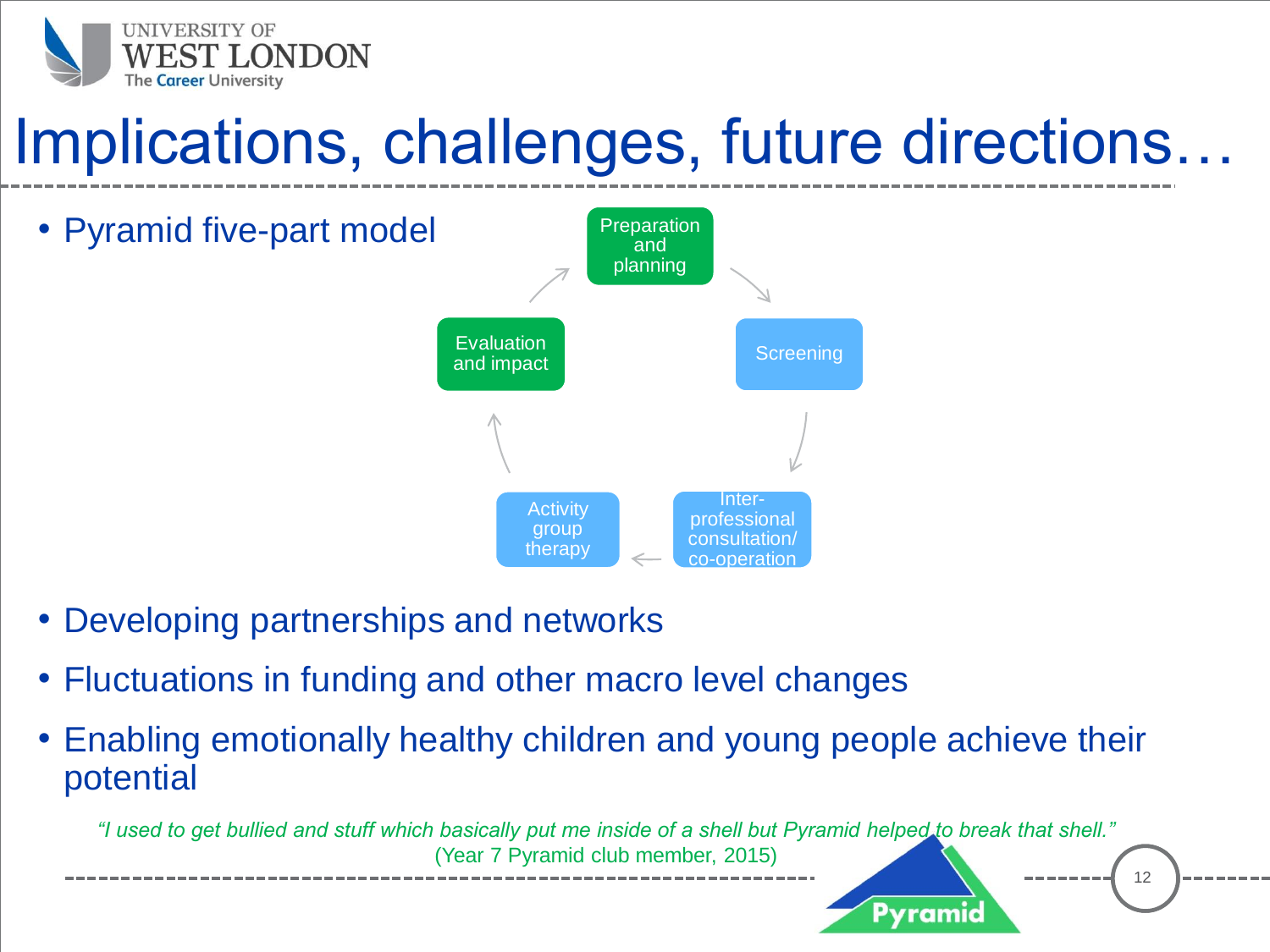

- Carta, M. G., Di Fiandra, T. D., Rampazzo, L., Contu, P., & Preti, A. (2015). An overview of international literature on school interventions to promote mental health and wellbeing in children and adolescents. *Clinical Practice & Epidemiology in Mental Health, 11*, 16-20.
- Department of Health (2013). *Chief Medical Officer's Annual Report 2012: Our children deserve better: Prevention Pays*. London: Crown.
- Department of Health and NHS England (2015). *Future in mind: Promoting, protecting and improving our children and young people's mental health and wellbeing*. London: Department of Health.
- Dixon-Woods, M., Bosk, C. L., Aveling, E. L., Goeschel, C. A., & Pronovost, P. J. (2011). Explaining Michigan: Developing an ex post theory of a of a quality improvement program. *The Millbank Quarterly, 89*(2), 167-205.
- FitzHerbert, K. (1997). Promoting inclusion: the work of the National Pyramid Trust. *Emotional and Behavioural Difficulties, 2*(3), 30-35.
- Gibb, S. J., Fergusson, D. M., & Horwood, L. J. (2010). Burden of psychiatric disorder in young adulthood and life outcomes at age 30. *The British Journal of Psychiatry, 197(2*), 122-127.
- Goodman, R. (1997). The Strengths and Difficulties Questionnaire: A research note. *Journal of Child Psychology and Psychiatry, 38*(5), 581-586.
- House of Commons Health Committee (HCHC) (2014). *Third report children's and adolescents' mental health and CAMHS*. Retrieved from <http://www.publications.parliament.uk/pa/cm201415/cmselect/cmhealth/342/34202.htm>
- Mychailyszyn, M. P., Méndez, J. L., & Kendall, P. C. (2010). School functioning in youth with and without anxiety disorders: Comparisons by diagnosis and comorbidity. *School Psychology Review*, *39*(1), 106.
- NCB & NHS Confederation (2013). Child health in the new NHS: Results of a survey by the NCB and the NHS Confederation. Retrieved from [https://.ncb.org.uk/media/1100604/childhealth\\_survey\\_report\\_final.pdf](https://.ncb.org.uk/media/1100604/childhealth_survey_report_final.pdf)

New Philanthropy Capital (2010). *The Well-Being Questionnaire*. Retrieved from www.well-beingmeasure.com

Taggart, H., Lee, S., & McDonald, L. (2014). *Perceptions of wellbeing and mental health in English secondary schools: a cross sectional study.* London: Centre Forum.

Thorley, C. (2016). *Education*, *education*, *mental health*: Supporting secondary schools to play a central role in early intervention *mental health* services. England: IPPR.